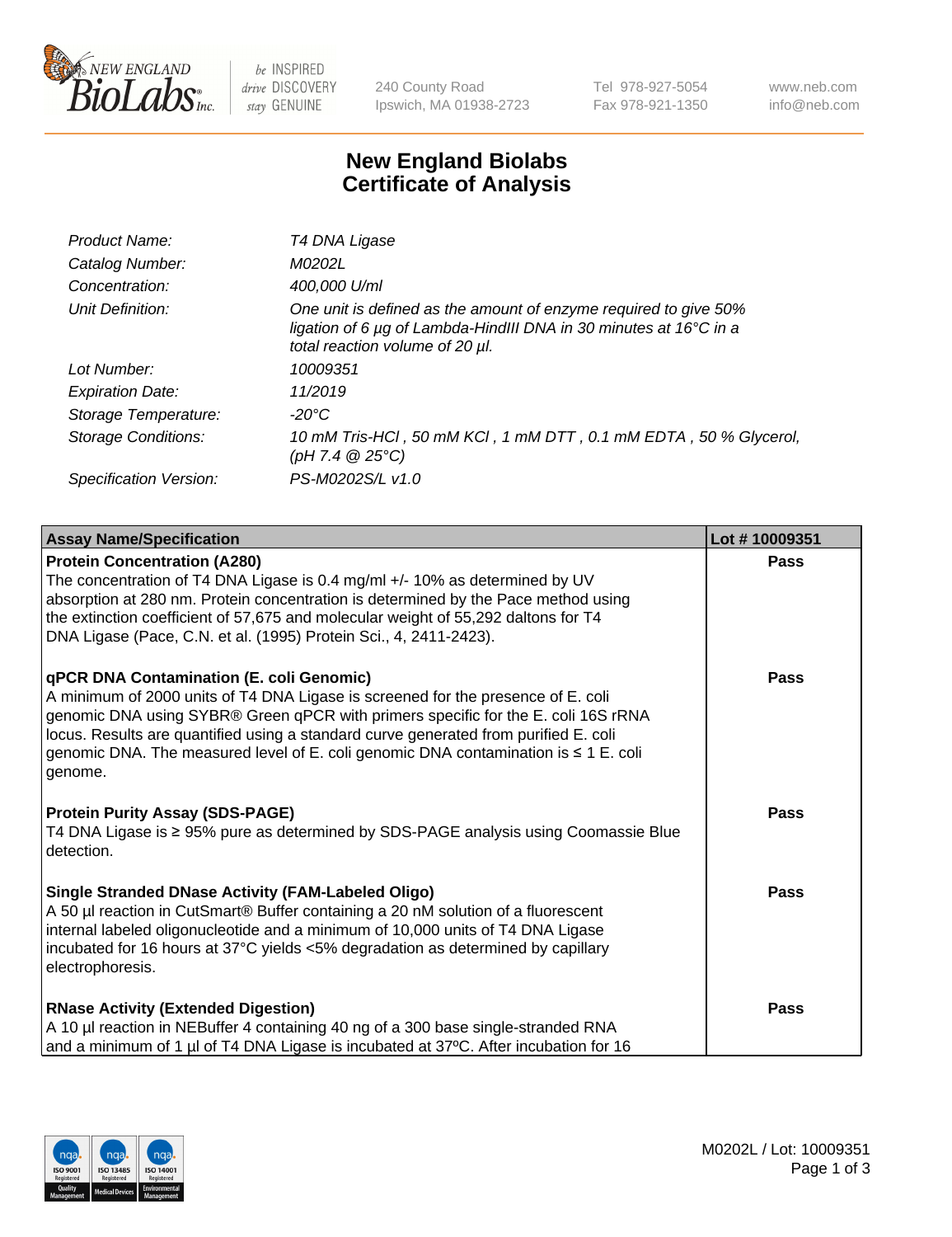

be INSPIRED drive DISCOVERY stay GENUINE

240 County Road Ipswich, MA 01938-2723 Tel 978-927-5054 Fax 978-921-1350

www.neb.com info@neb.com

| <b>Assay Name/Specification</b>                                                                                                                                                                                                                                                                                                                                                                                    | Lot #10009351 |
|--------------------------------------------------------------------------------------------------------------------------------------------------------------------------------------------------------------------------------------------------------------------------------------------------------------------------------------------------------------------------------------------------------------------|---------------|
| hours, >90% of the substrate RNA remains intact as determined by gel electrophoresis<br>using fluorescent detection.                                                                                                                                                                                                                                                                                               |               |
| <b>Endonuclease Activity (Nicking)</b><br>A 50 µl reaction in NEBuffer 1 containing 1 µg of supercoiled PhiX174 DNA and a                                                                                                                                                                                                                                                                                          | <b>Pass</b>   |
| minimum of 2000 units of T4 DNA Ligase incubated for 4 hours at 37°C results in <10%<br>conversion to the nicked form as determined by agarose gel electrophoresis.                                                                                                                                                                                                                                                |               |
| <b>DNase Activity (Labeled Oligo, 5' extension)</b><br>A 50 µl reaction in CutSmart® Buffer containing a 20 nM solution of a fluorescent<br>labeled double-stranded oligonucleotide containing a 5' extension and a minimum of<br>10,000 units of T4 DNA Ligase incubated for 16 hours at 37°C yields <5% degradation<br>as determined by capillary electrophoresis.                                               | <b>Pass</b>   |
| Double Stranded DNase Activity (Labeled Oligo)<br>A 50 µl reaction in CutSmart® Buffer containing a 20 nM solution of a fluorescent<br>labeled double-stranded oligonucleotide containing a blunt end and a minimum of<br>10,000 units of T4 DNA Ligase incubated for 16 hours at 37°C yields <5% degradation<br>as determined by capillary electrophoresis.                                                       | Pass          |
| <b>DNase Activity (Labeled Oligo, 3' extension)</b><br>A 50 µl reaction in CutSmart® Buffer containing a 20 nM solution of a fluorescent<br>labeled double-stranded oligonucleotide containing a 3' extension and a minimum of<br>10,000 units of T4 DNA Ligase incubated for 16 hours at 37°C yields <5% degradation<br>as determined by capillary electrophoresis.                                               | Pass          |
| <b>Ligation and Recutting (Terminal Integrity, Digested DNA)</b><br>A 20 µl reaction in 1X T4 DNA Ligase Reaction Buffer containing 2 µg of Lambda<br>DNA-HindIII Digest and a minimum of 4000 units of T4 DNA Ligase incubated for 16<br>hours at 37°C results in >95% ligation of the DNA fragments as determined by agarose<br>gel electrophoresis. Of these ligated fragments, >95% can be recut with HindIII. | <b>Pass</b>   |
| <b>Non-Specific DNase Activity (16 Hour)</b><br>A 50 µl reaction in NEBuffer 1 containing 1 µg of CIP-treated Lambda-HindIII DNA and<br>a minimum of 2000 units of T4 DNA Ligase incubated for 16 hours at 37°C results in a<br>DNA pattern free of detectable nuclease degradation as determined by agarose gel<br>electrophoresis.                                                                               | Pass          |
| <b>Exonuclease Activity (Radioactivity Release)</b><br>A 50 µl reaction in NEBuffer 1 containing 1 µg of a mixture of single and<br>double-stranded [3H] E. coli DNA and a minimum of 2000 units of T4 DNA Ligase<br>incubated for 4 hours at 37°C releases <0.1% of the total radioactivity.                                                                                                                      | Pass          |